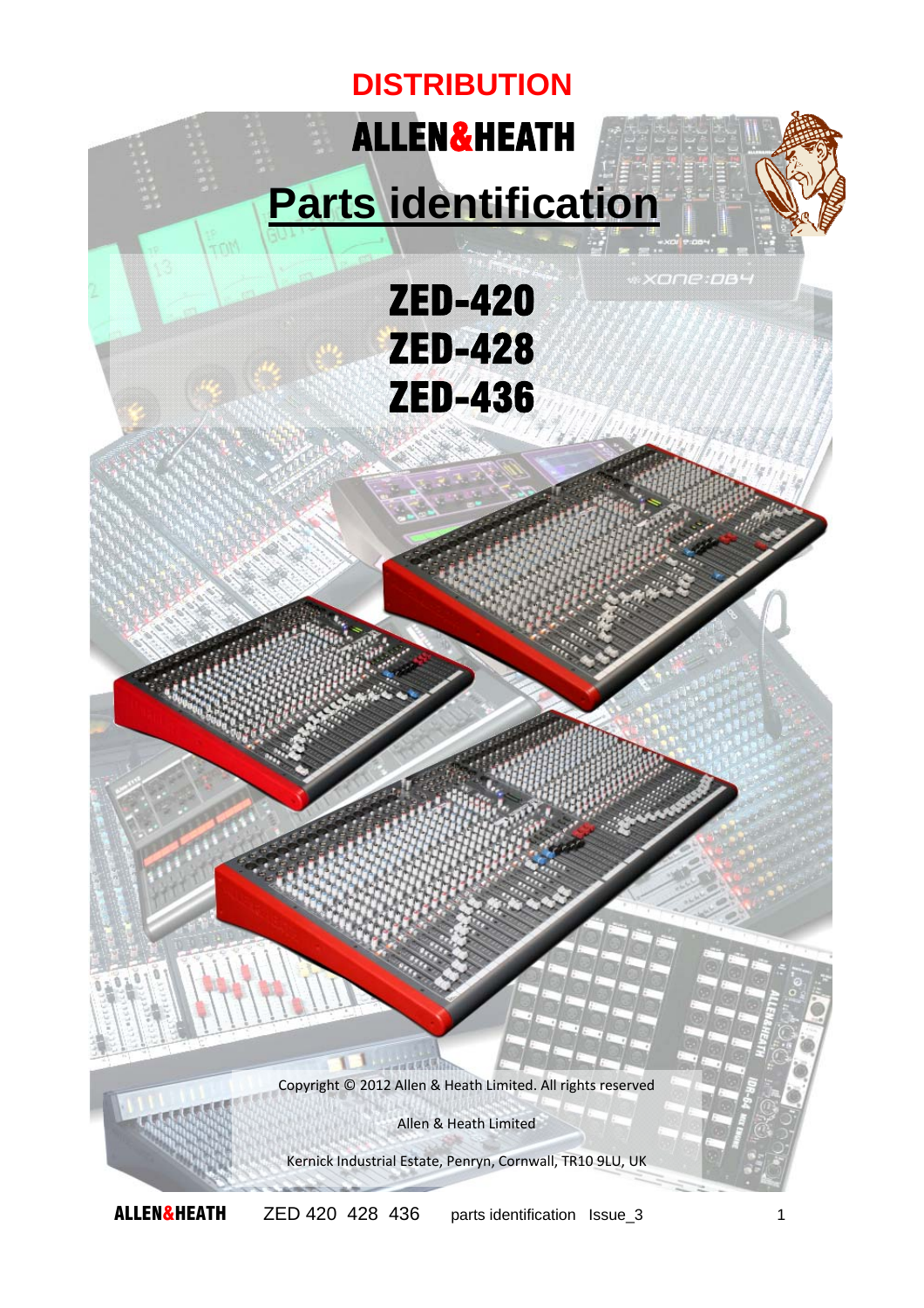## **Contents**

- **3 Exterior parts**
- **4 Exterior parts**
- **5 003-732 Mono IP**
- **5 003-733 Stereo IP**
- **6 003-734 Group 1—2**
- **6 003-735 Group 3**
- **7 003-736 Group 4** *[USB sub assembly 003-664]*
- **7 003-737 Master Left**
- **8 003-738 Master Right**
- **8 003-739 Distribution**
- **9 003-740 Master Out**
- **9 003-746 Mono Right Meter**
- **10 003-741 PSU**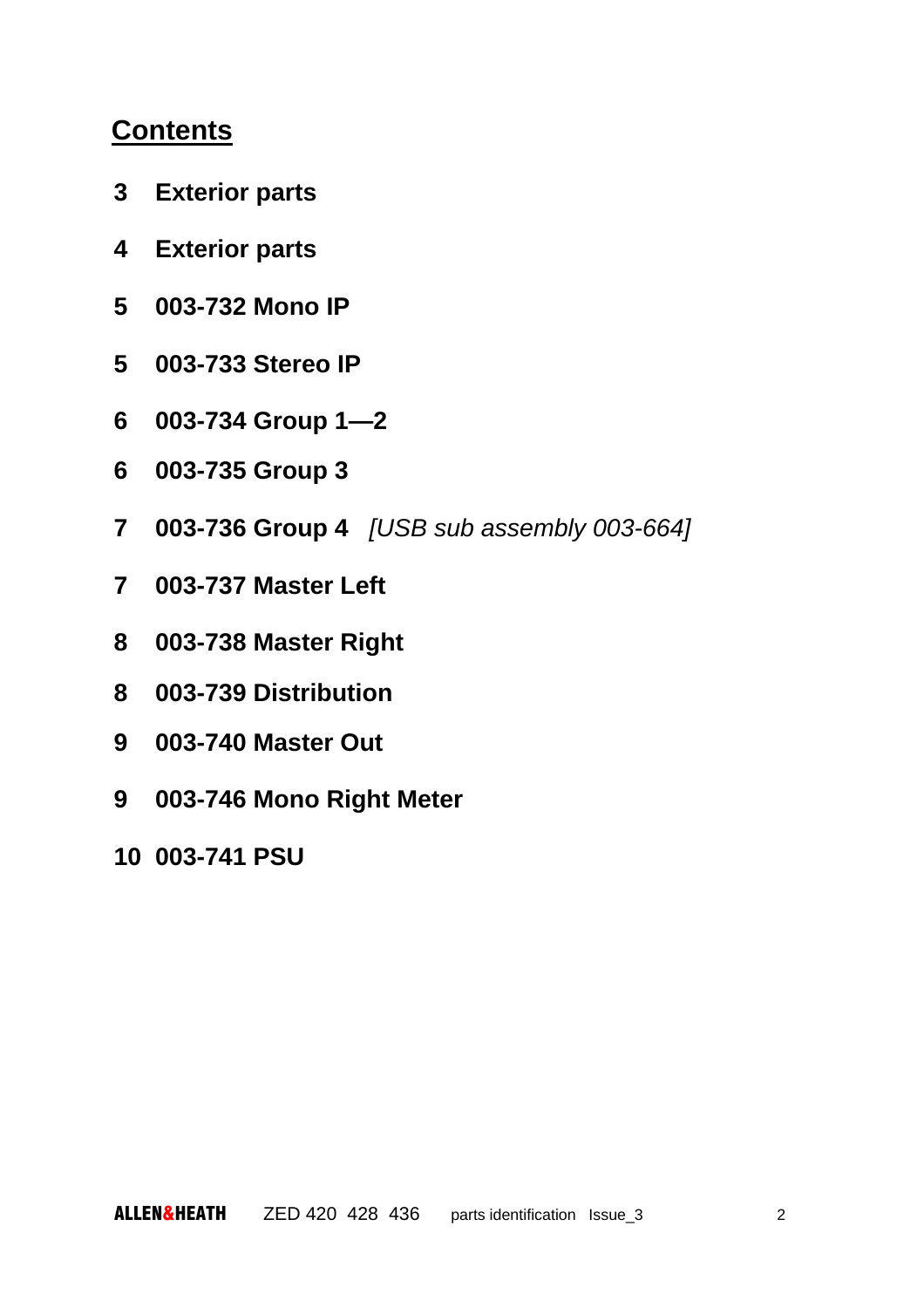

AL6893

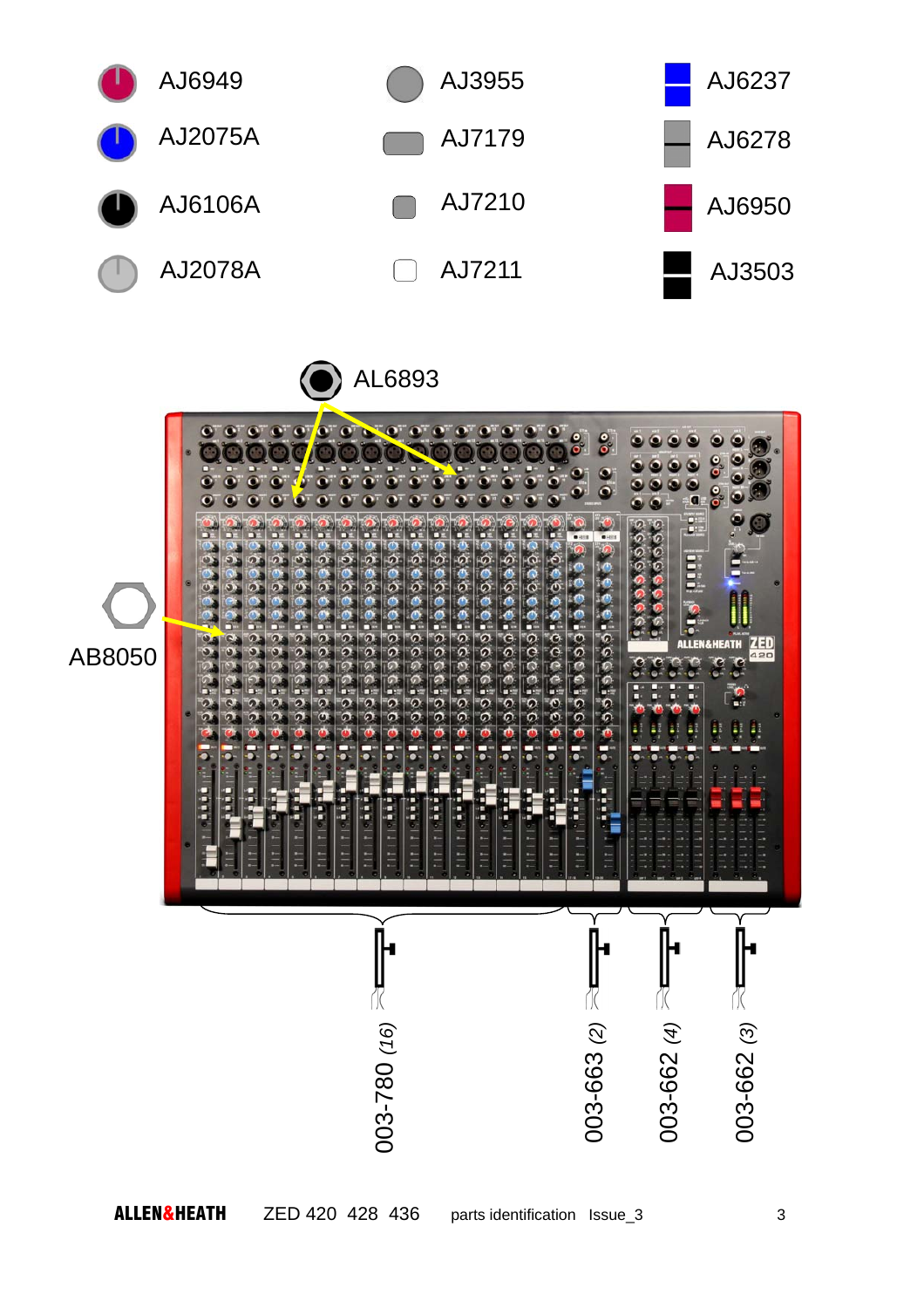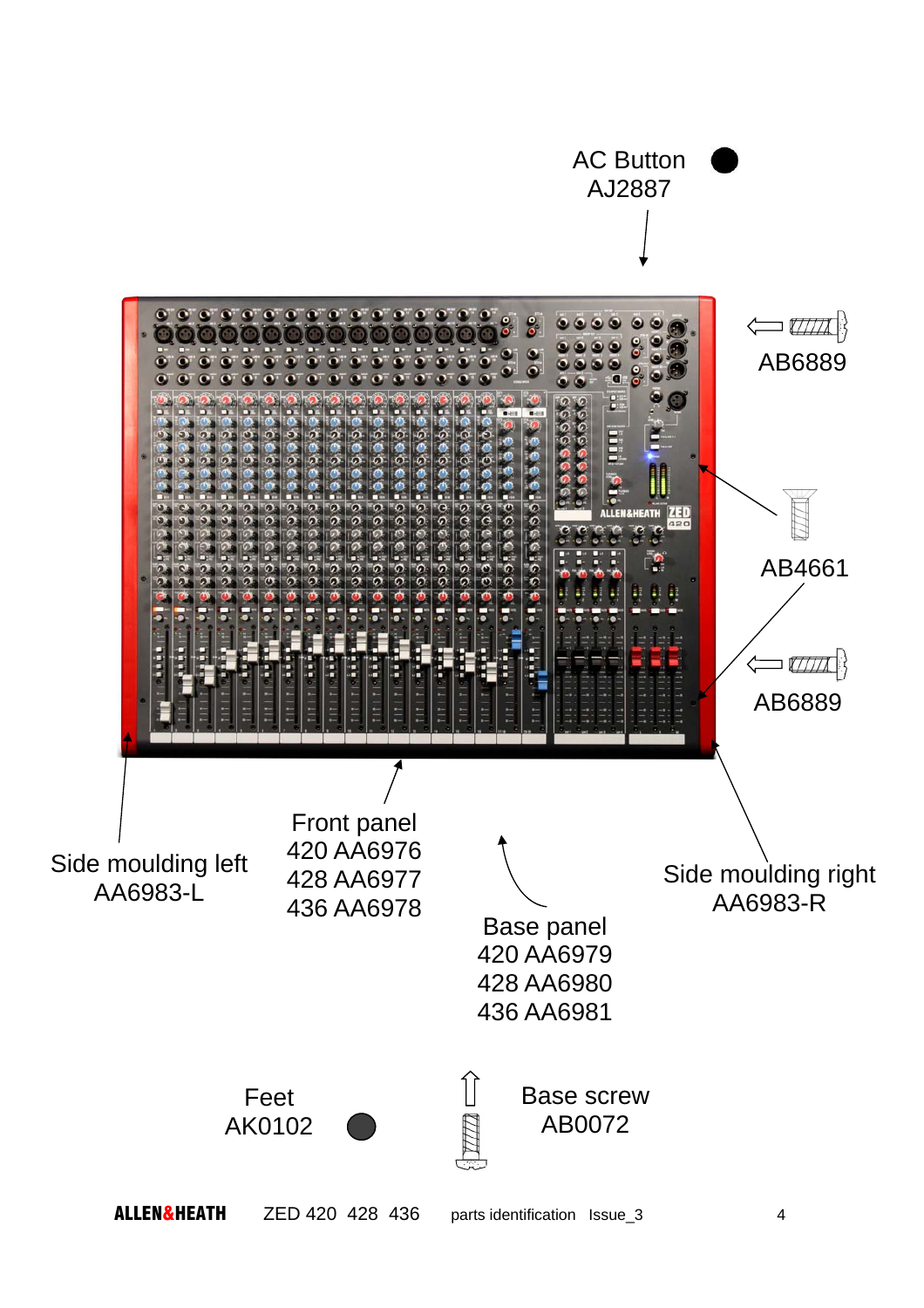

003-732 Mono IP



003-733 Stereo IP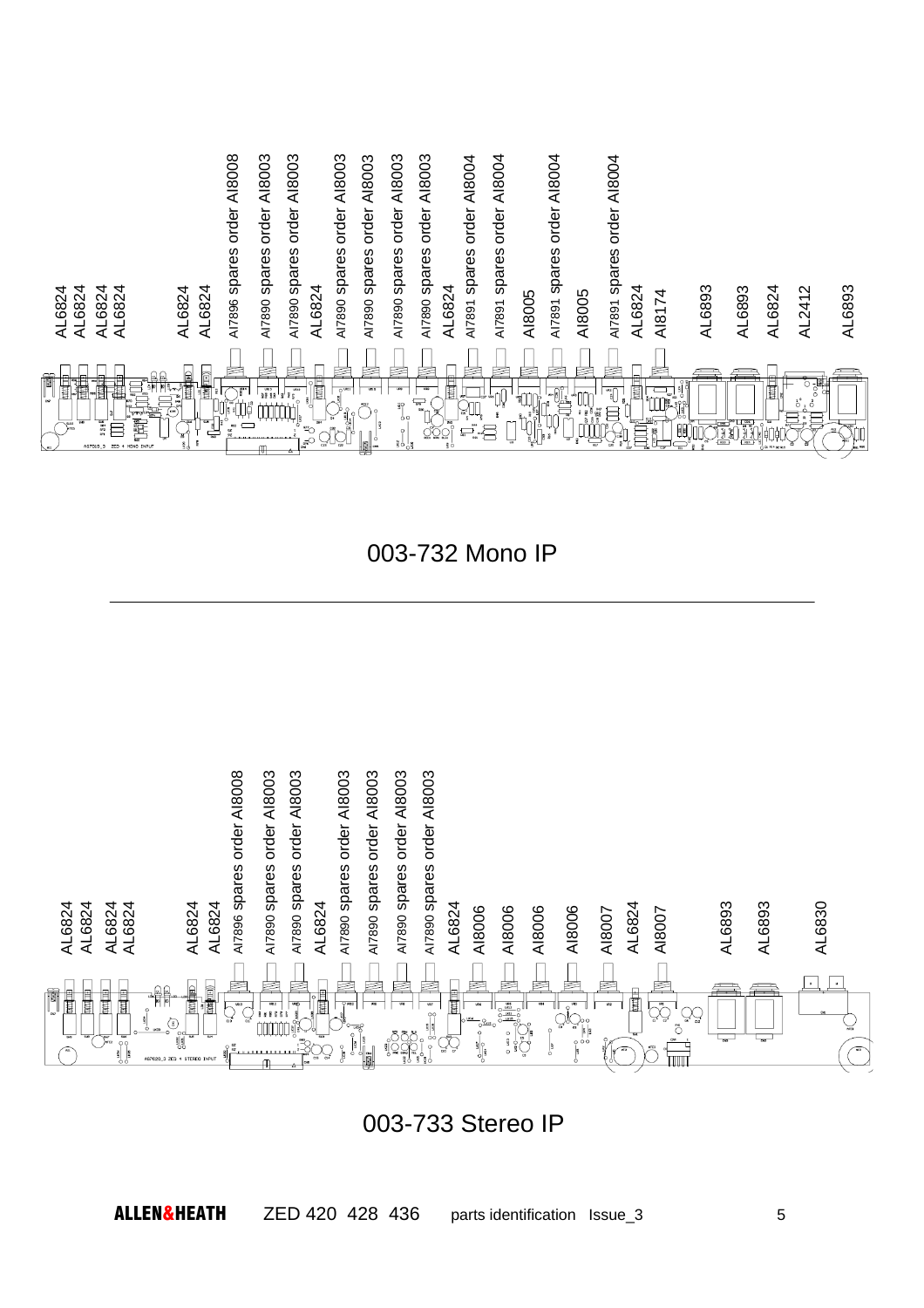

003-734 Group 1—2



003-735 Group 3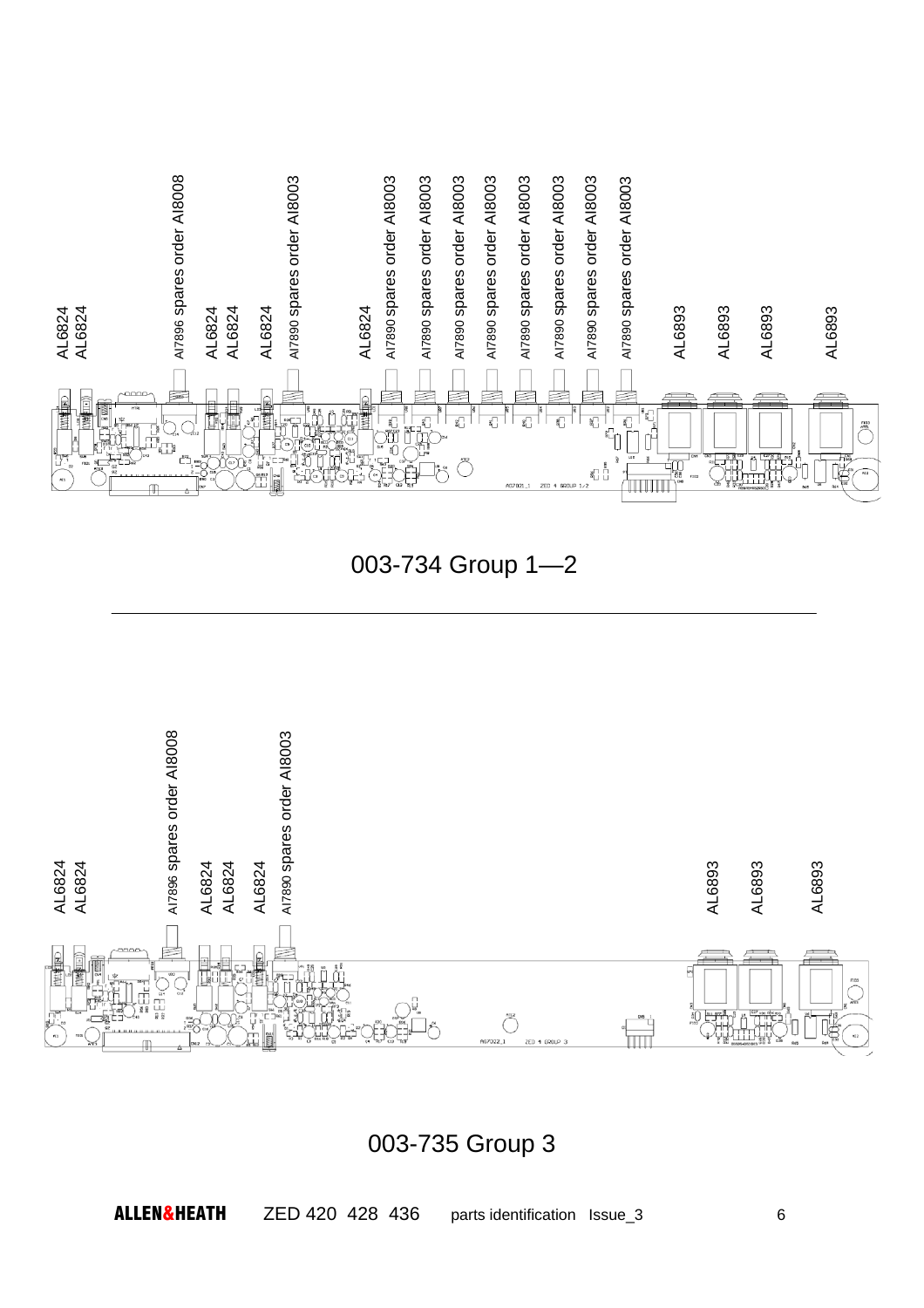



003-737 Master Left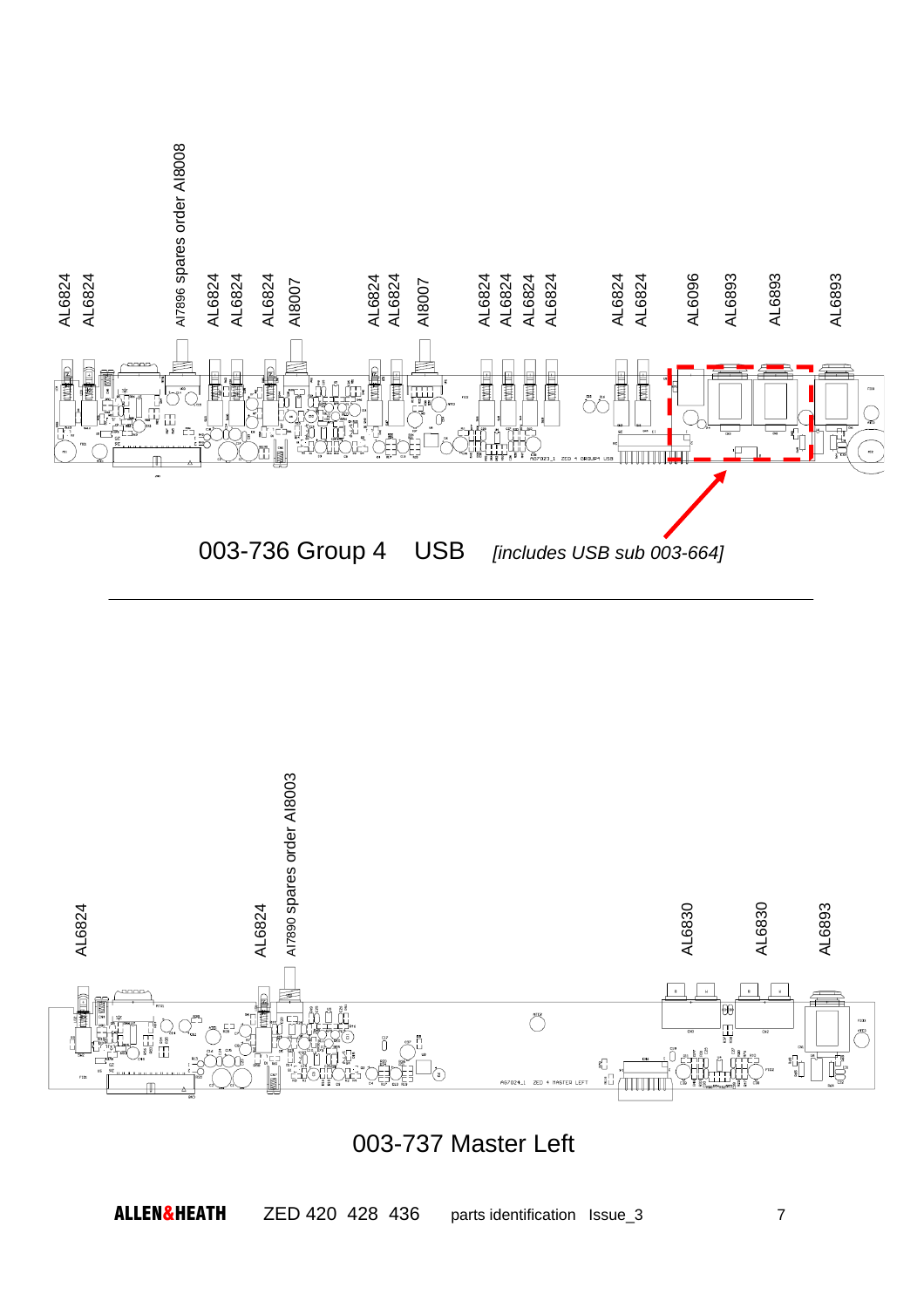

003-738 Master Right



003-739 Distribution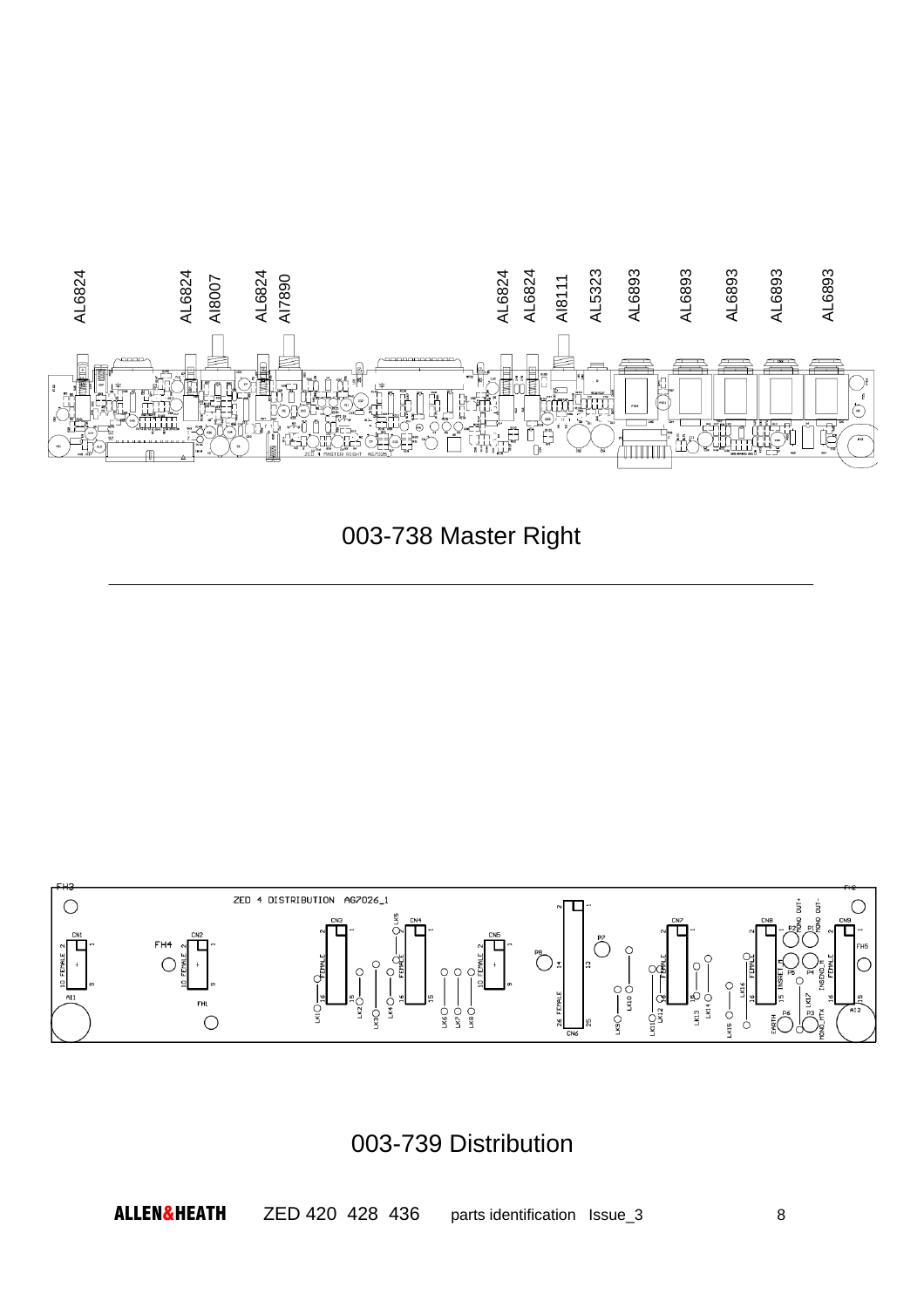





003-746 Mono Right Meter